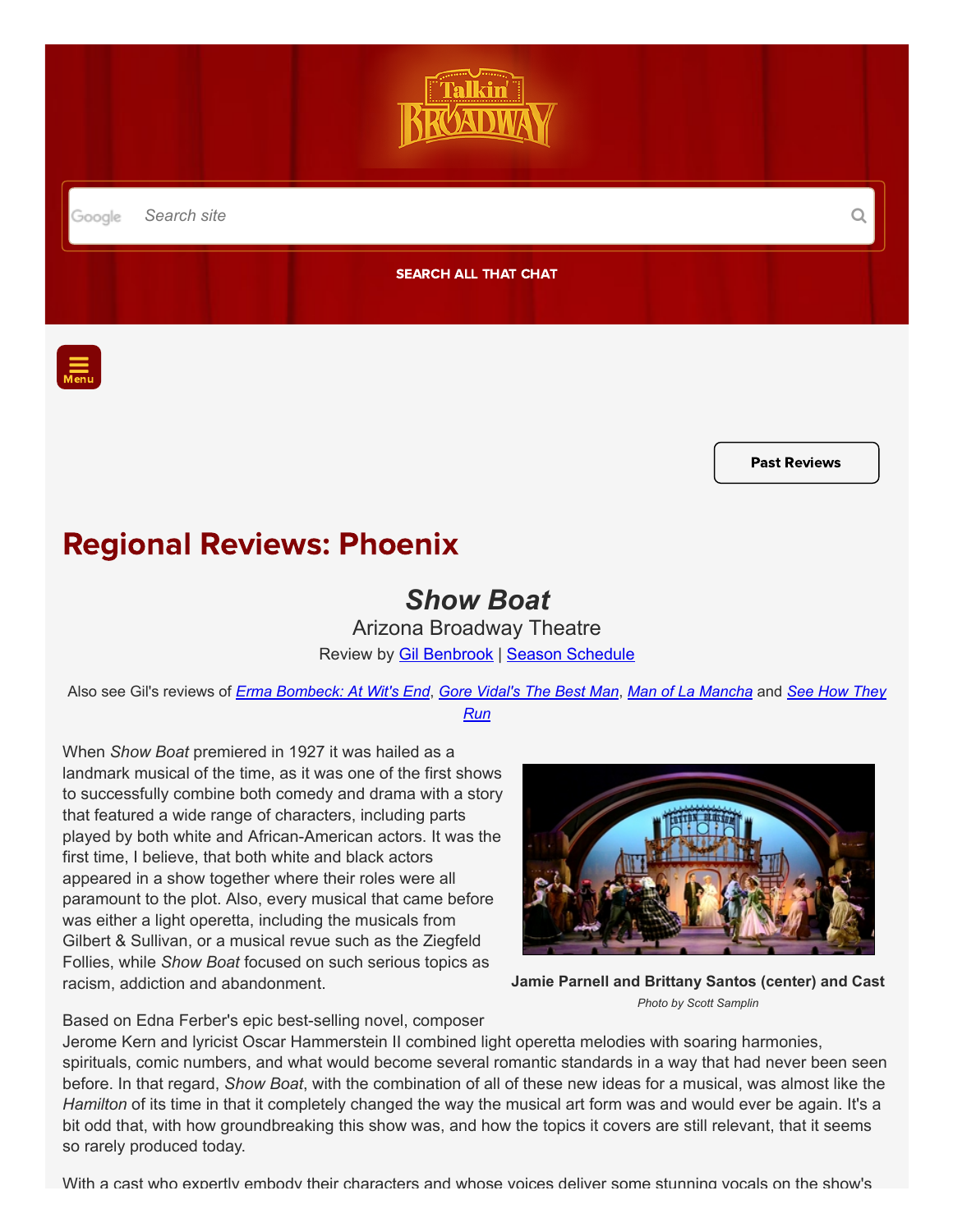With a cast who expertly embody their characters and whose voices deliver some stunning vocals on the show s many classic songs, Arizona Broadway Theatre presents a slightly scaled down and edited version of this groundbreaking show, providing a a beautiful production of this rarely produced American musical classic.

Featuring a large ensemble cast of characters, the story of Show Boat begins in the 1880s and spans 40 years. It follows the lives and loves of three generations aboard a show boat called the Cotton Blossom as it moves down the Mississippi River, entertaining locals in small cities as it makes stops along its journey. The main plot follows the romance of Magnolia, the daughter of the friendly proprietor of the Cotton Blossom, Cap'n Andy, and his stern wife Parthy, as she falls for the dashing riverboat gambler Gaylord Ravenal. The story then moves forward in time as Magnolia and Gaylord, and several other show boat performers, move to Chicago while the show boat's cook Queenie and her dock worker husband Joe portray the plight of African Americans at the time. With the standards "Can't Help Lovin' Dat Man," "Make Believe," "Bill," and "Ol' Man River," the musical features glorious music combined with a charming, romantic, sentimental and heartbreaking story.

ABT's cast, under Jim Christian's focused direction, deliver clear and distinct portrayals of their characters. From ntic teenager to headstrong woman, Brittany Santos expertly depicts the changes Magnolia goes through the course of the show. As Gaylord Ravenal, Jamie Parnell's dashing demeanor, swagger and beautiful singing voice make it easy to see why Magnolia immediately falls in love with him. Santos and Parnell deliver some of the score's most romantic songs, including "Make Believe" and "You are Love" with a beautiful clarity through rich performances that infuse Hammerstein's lyrics with meaning. ≡

Like oil and vinegar, Mark Tumey and Gerri Weagraff do well as the couple who couldn't be more opposite in their dealings with others, the affable Cap'n Andy and the always doubting Parthy, while Lauren Paley and Tyler Pirrung, as the boat's comical, dancing duo Ellie May and Frank, provide several moments of upbeat levity. As Joe, Earl Hazell's soaring voice ensures that his many reprises of "Ol' Man River" are highlights, including the addition of lush harmonies he shares with members of the ensemble under Josh D. Smith's excellent music direction. As Joe's wife Queenie, Anne-Lise Koyabe delivers a beautiful characterization of this warm and wise woman. Her solo of "Mis'ry's Comin' Aroun'" is gorgeous. Lacy Sauter's performance of Julie, another performer on the boat who suffers much tragedy throughout the show, is infused with the refined realism of a woman who makes a sacrifice to help ensure her friend's future, with a voice that soars on both "Can't Help Lovin' Dat Man" and her solo "Bill." In smaller parts, Cody Gerszewski is quite good as Julie's faithful husband Steve, and ensemble members Tony Blosser and Meggie Siegrist also play two pivotal characters with assurance.

Christian's period choreography is well danced by the ensemble, while Douglas Clarke's set design features a small but serviceable mock-up of the Cotton Blossom and a few other set elements to depict the other settings of the show. Lottie Dixon's costumes and Amanda Gran's hair and make-up designs deliver bright, colorful recreations of the period. However, as good as the cast and direction are, the small size of the ensemble and the simplicity of the set design do detract somewhat from the epic scale of the musical.

Full of spectacle, soaring songs, and an abundance of romance and optimism amongst sadness, Show Boat is an important milestone in the history of the American musical. With a cast that is just about perfect and themes that still resonate today, Arizona Broadway Theatre's Show Boat is a beautiful, though somewhat small scale, production of an old-fashioned musical classic.

Show Boat, through February 10th, 2018, at Arizona Broadway Theatre, 7701 West Paradise Lane in Peoria AZ. Tickets can be ordered at [www.azbroadway.org](http://www.azbroadway.org/) or by calling 623-776-8400.

Music by Jerome Kern Book and Lyrics by Oscar Hammerstein II, based on the novel by Edna Ferber Direction and Choreography: Jim Christian Music Direction: Josh D. Smith Set Design: Douglas Clarke Lighting Design: William Kirkham Costume Design: Lottie Dixon Wig/Makeup Design: Amanda Gran Executive Producer: Kiel Klaphake Casting and Artistic Producer: Cassandra Klaphake